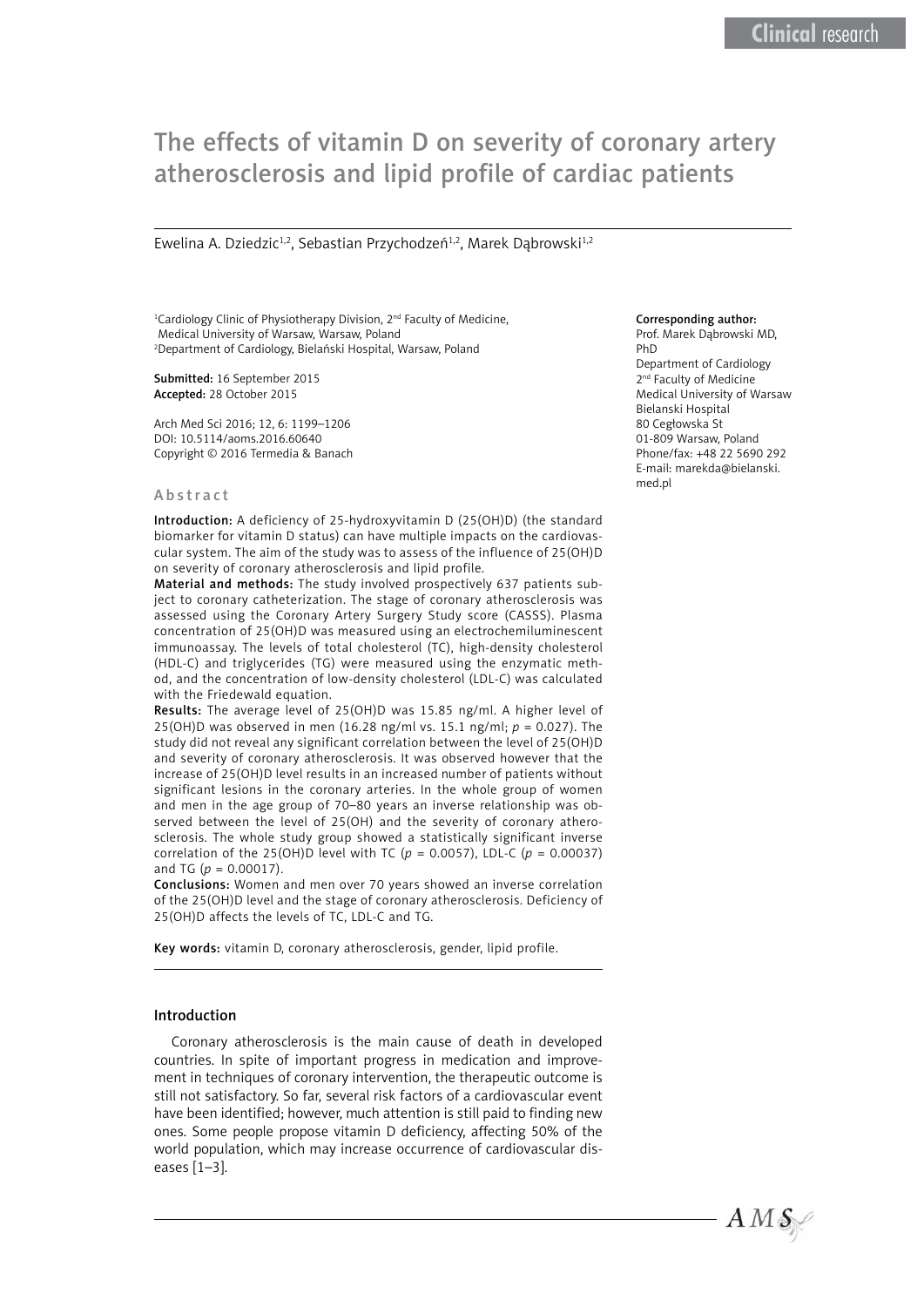The main source of vitamin D in the body (80– 90%) is dermal synthesis, whereby ultraviolet radiation of 7-dehydrocholesterol is converted into pro-vitamin  $D_{3}$ , which is rapidly converted in the liver to form the main circulating 25-hydroxyvitamin D (25(OH)D). 25(OH)D status reflects the resources of vitamin D in the body.

Moreover, recent test results showed an independent relation between low levels of vitamin D and documented risk factors of cardiovascular event such as hypertension [4], atherogenic lipid profile [5], diabetes [6], and obesity [7]. Particularly noteworthy is the effect of vitamin D on the lipid profile. An association of high levels of total cholesterol and low-density cholesterol (LDL-C) with coronary atherosclerosis is expressly documented. It was also found that the reduction of total cholesterol and low-density lipoprotein below the recommended level significantly decreases the cardiovascular risk [8, 9]. Many studies have found an inverse relationship of 25(OH)D in serum and different cholesterol fractions [10].

Inflammation found in the wall of large and medium arteries in the course of atherosclerosis is induced in response to destruction of endothelium [11]. It was demonstrated that calcitriol is able to normalize endothelial cell function through decreased production of reactive oxygen species [12], increased activity of endothelial nitric oxide synthase [12, 13], and protection of endothelial cells from end-products of glycosylation [14]. Furthermore, it regulates proliferation, differentiation and function of immune system cells through inhibition of prostaglandin and cyclooxygenase-2 synthesis and induction of anti-inflammatory cytokines [15–18]. The influence of calcitriol on calcification of the vascular wall is unclear. In low concentrations calcitriol inhibits calcification of the tunica media and interna in coronary arteries [19, 20]. On the other hand, in high concentrations it stimulates differentiation of mesenchymal cells into osteoblasts [21].

A thin layer of connective tissue, large lipid nucleus, activity of inflammatory cells and increased neovascularisation are the main factors involved in destabilization of the atherosclerotic plaque [11]. Apart from its anti-inflammatory properties, calcitriol inhibits transformation of macrophages into foam cells [22], inhibits the activity of metalloproteinases [23, 24], and negatively influences angiogenesis by inhibition of vascular endothelial growth factor (VEGF) and induction of apoptosis in epithelial cells [25].

After rupture of the atherosclerotic plaque, its lipid contents are released and the blood coagulation process is initiated [11]. Calcitriol exerts its anticoagulant activity through down-regulation of tissue factor, increased production of thrombo-

modulin [26] and inhibition of platelet adhesion to endothelium [27].

The aim of our study is to assess the influence of vitamin D level on the condition of coronary arteries and lipid profile of patients subject to cardiac catheterization. The obtained results can contribute to enhancement of the strategy in prevention of coronary heart disease.

# Material and methods

## Population

The study comprised 637 patients (415 men and 222 women) of Bielański Hospital, Cardiology Department, aged 64 ±9.7 (from 31 to 87 years old) who underwent cardiac catheterization between July 2013 and May 2015.

The study patients were selected on the basis of ambulatory diagnostics for coronary angiography for suspected coronary artery disease, and upon meeting the study's criteria.

The study excluded patients with chronic kidney disease (stages III–V) due to accompanying disorders of calcium and phosphate. Although the pathogenesis of these abnormalities is multifactorial, abnormal parathyroid hormone (PTH) secretion and vitamin D metabolism respectively seem to play a leading role in their development [28]. In addition, the study excluded patients with cancer (paraneoplastic syndromes and associated disorders of calcium-phosphate), patients with elevated markers of inflammation or fever, and those taking drugs or dietary supplements containing vitamin D or calcium. Those included in the study formed a homogeneous group in terms of diet and eating habits and length of exposure to sunlight. All the patients were treated with a statin (atorvastatin or rosuvastatin).

All the patients gave their agreement in writing to participate in the study. The test protocol was accepted by the Bioethics Committee of the Medical University of Warsaw.

## Methods

All the patients were subject to cardiac catheterization using standard diagnostic catheters (access by radial or femoral artery). The severity of coronary atherosclerosis was assessed using the CASSS. Each of the three important epicardial vessels of stenosis > 70% was assigned one point. Left main coronary artery stenosis  $\geq 50\%$ was classified as 2-vessel coronary artery disease and was assigned two points. CASSS is a sum of all points reflecting one-, two-, and three-vessel coronary artery disease.

Plasma concentration of 25(OH)D was measured using the Vitamin D Total assay (ELECSYS Roche Diagnostics). This is a competitive electro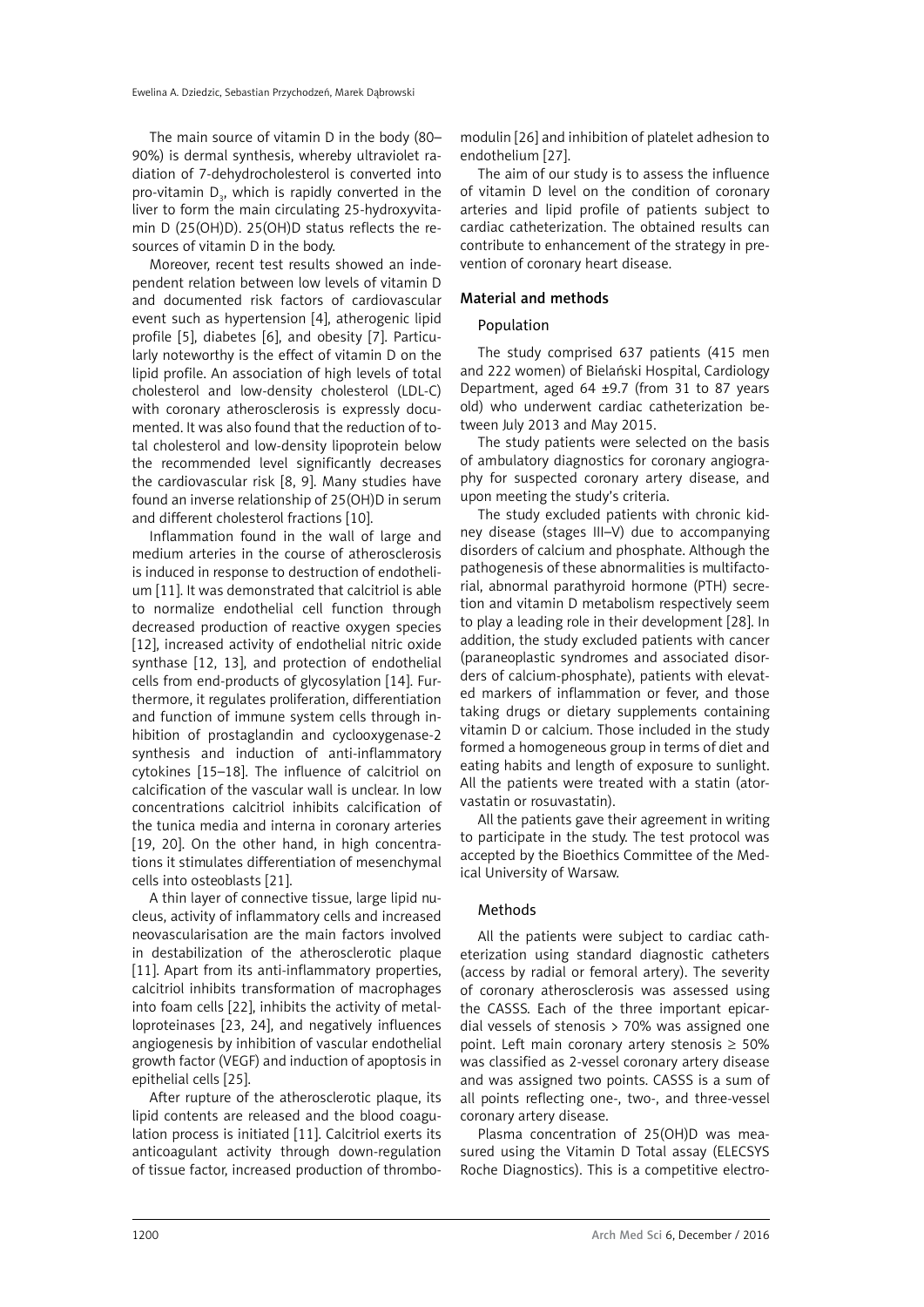chemiluminescence assay using a phenomenon where the identification of 25(OH)D<sub>2</sub> and 25(OH)D<sub>3</sub> used vitamin D binding protein (DBP) labeled with ruthenium. More accurate methods (using high-performance liquid chromatography or mass spectrometry) allowing for separate determination of 25(OH)D $_{_3}$  and 25(OH)D $_{_2}$  are expensive and used less often. It is believed that globally designated 25(OH) $D_3 + 25$ (OH) $D_2$  is reasonable, given that the biological effects of these two metabolites are similar.

The 25(OH)D limit of detection was 4 ng/ml. It was considered that the optimal level of 25(OH)D is over 30 ng/ml, a slight deficiency is between 20 and 30 ng/ml, a moderate deficiency is between 10 and 20 ng/ml, and hypovitaminosis  $D_3$  is under 10 ng/ml.

The levels of total cholesterol (TC), high-density cholesterol (HDL-C) and triglycerides (TG) were measured using the enzymatic method, and the concentration of LDL-C was calculated using the Friedewald equation.

Body mass index (BMI) was calculated to determine the degree of obesity (BMI  $>$  30 kg/m<sup>2</sup>). The BMI was calculated by dividing the subject's mass by the square of his or her height, expressed in metric units.

### Statistical analysis

The arithmetic mean and standard deviation were calculated for quantitative variables. The quantitative and percentage distributions were presented for qualitative variables. Pearson's  $\gamma^2$ test was applied to check variable interdependence. Parametric tests (Student's *t*-test, Welch's test) and the non-parametric Wilcoxon signedrank test were applied to compare two independent tests with quantitative variables. Values of *p* < 0.05 were considered as statistically significant.

#### Results

Percentage of patients (%)

Percentage of patients (%)

Men made up 65% of the patients. Hypertension was observed in 90.1%; diabetes in 29.2%;

prediabetes in 6%, hyperlipidemia in 49.6%. 26.3% of the population were active tobacco smokers, whereas 16.7% of the patients mentioned smoking in the interview. Stable coronary disease was the cause of hospitalization in 67.1%, acute coronary syndrome in 32.9%. 26.6% of the patients mentioned heart failure in the past. The average BMI was 28.49  $kg/m^2$  (28.8  $kg/m^2$  in women, 29.1  $\text{kg/m}^2$  in men).

No significant lesions in coronary arteries were observed in 24.3% of the patients, single-vessel disease in 27.6%, two-vessel disease in 29%, and three-vessel disease in 19% of the patients.

The average level of 25(OH)D was 15.85 ng/ml (from 4.0 to 48.4 ng/ml). The optimal level was observed in just 4.9% of the patients. Severe deficiency was observed in 21% of the patients, moderate deficiency in 54%, and slight deficiency in 20%.

No statistically significant correlation between the level of 25(OH)D and the severity of coronary atherosclerosis ( $p = 0.088$ ) was observed for the whole population. One should bear in mind, however, that the result is close to significance, and the percentage of patients with no significant lesions in coronary arteries increases with the increase of 25(OH)D level; Figure 1.

A statistically significant correlation between the level of 25(OH)D and gender  $(p = 0.0033)$  was observed. The average levels of 25(OH)D for women (15.1 ng/ml) were statistically significantly lower than the average levels of 25(OH)D for men (16.27 ng/ml); Figure 2.

Moreover, a significantly lower level of 25(OH)D was observed in women suffering from advanced coronary artery disease (two- and three-vessel). The average level of 25(OH)D in women with no significant lesions in the coronary arteries was 17.5 ±9 ng/ml, in the group of two- and three-vessels disease 13.4 ±6.1 ng/ml; *p* = 0.0008; Figure 3.

Men aged 70-80 years were also found to have a significantly lower level of 25(OH)D for patients suffering from two- and three-vessel coronary atherosclerosis in comparison to patients without significant lesions in coronary arteries (16.3 ±7.8 ng/ml



Figure 1. Correlation between the level of 25(OH)D and severity of coronary atherosclerosis (CASSS score)

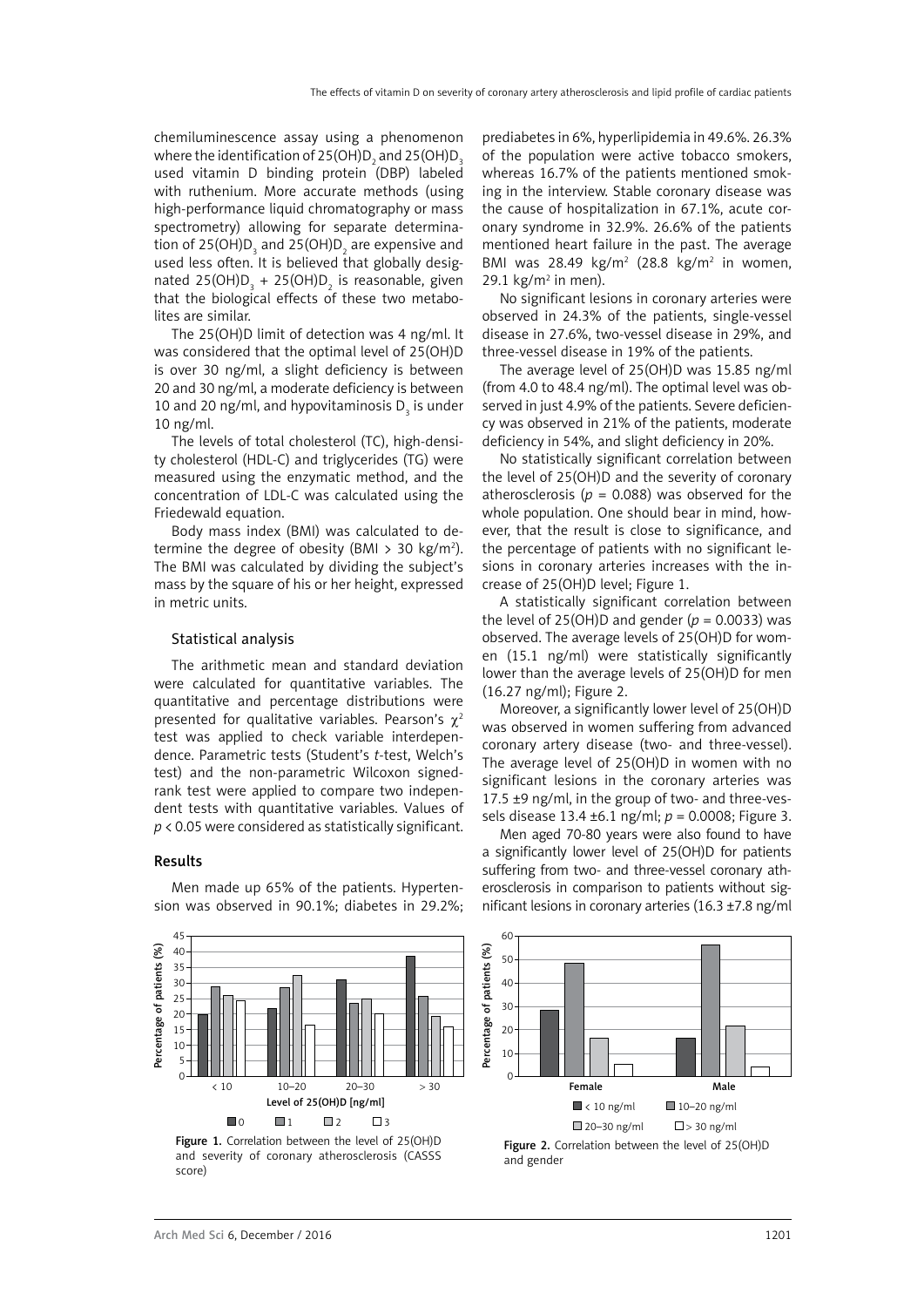

Figure 3. Correlation between the level of 25(OH)D in women without coronary atherosclerosis and with advanced coronary atherosclerosis

vs. 19.1 ±5.9 ng/ml; *p* = 0.026); Figure 4. This correlation could not be confirmed for the whole group of men.

There was no significant correlation between the level of 25(OH)D and patients' BMI  $(p = 0.7)$ , hypertension ( $p = 0.7$ ) or diabetes ( $p = 0.87$ ).

However, an inverse correlation between 25(OH)D concentration and the concentrations of TC ( $p = 0.0057$ ), LDL-C ( $p = 0.00037$ ), and TG  $(p = 0.00017)$  was found, Table I. The average levels of TC, LDL-C and TG were statistically sig-



Figure 4. Correlation between the level of 25(OH)D and severity of coronary atherosclerosis in men aged 70–80 years

nificantly lower in patients with the optimal level of 25(OH)D in comparison to patients suffering from severe vitamin D deficiency. The analysis of the results taking into consideration gender showed a statistically significant inverse correlation between 25(OH)D and TC ( $p = 0.047$ ), LDL-C (*p* = 0.0036) and TG (*p* = 0.006) in women. In men, the only statistically significant correlation was found in relation to 25(OH)D and TG ( $p = 0.029$ ). It should be stressed that for LDL-C, the correlation was close to statistical significance (*p* = 0.052). No

| Table I. Correlation between the level of 25(OH)D and TC, LDL-C and TG |  |
|------------------------------------------------------------------------|--|
|                                                                        |  |

| Level of<br>25(OH)D<br>[ng/ml] | <b>TC</b><br>average<br>[mg/dl] | SD        | <b>IQR</b> | Min.  | First<br>quartile | Median  | <b>Third</b><br>quartile | Max.   | <b>Number</b><br>of<br>patients |
|--------------------------------|---------------------------------|-----------|------------|-------|-------------------|---------|--------------------------|--------|---------------------------------|
| < 10                           | 189.11                          | 54.09     | 78.82      | 63.1  | 149.38            | 178.9   | 228.2                    | 366.29 | 125                             |
| $10 - 20$                      | 178.74                          | 44.79     | 58.375     | 70.29 | 146.955           | 172     | 205.33                   | 334.08 | 315                             |
| $20 - 30$                      | 180.63                          | 99.88     | 61.29      | 73.25 | 140.055           | 167.59  | 201.34                   | 264.36 | 115                             |
| > 30                           | 157.23                          | 43.03     | 51.8725    | 70.02 | 132.40            | 147.5   | 184.27                   | 237.9  | 30                              |
| Level of<br>25(OH)D<br>[ng/ml] | LDL-C<br>average<br>[mg/dl]     | SD        | <b>IQR</b> | Min.  | First<br>quartile | Median  | <b>Third</b><br>quartile | Max.   | <b>Number</b><br>of<br>patients |
| < 10                           | 114.27                          | 46.16     | 65.39      | 24.43 | 82.86             | 109.03  | 148.25                   | 253.02 | 125                             |
| $10 - 20$                      | 104.03                          | 40.12     | 49.56      | 23.48 | 76.45             | 98.35   | 126.01                   | 257.97 | 311                             |
| $20 - 30$                      | 97.04                           | 40.79     | 54.79      | 22.29 | 68.84             | 88.23   | 123.63                   | 202.12 | 113                             |
| > 30                           | 83.03                           | 33.44     | 36.72      | 31.79 | 60.65             | 77.19   | 97.37                    | 153.86 | 30                              |
| Level of<br>25(OH)D<br>[ng/ml] | TG<br>average<br>[mg/dl]        | <b>SD</b> | <b>IQR</b> | Min.  | First<br>quartile | Median  | <b>Third</b><br>quartile | Max.   | <b>Number</b><br>of<br>patients |
| < 10                           | 139.06                          | 64.66     | 76.92      | 46.94 | 89.80             | 133.595 | 166.73                   | 386.39 | 124                             |
| $10 - 20$                      | 129.39                          | 65.61     | 68.34      | 2.81  | 87.71             | 114.91  | 156.04                   | 456.7  | 316                             |
| $20 - 30$                      | 123.91                          | 61.58     | 59.59      | 37.07 | 58.52             | 111.82  | 145.11                   | 438.25 | 115                             |
| > 30                           | 96.14                           | 52.36     | 35.77      | 43.3  | 69.07             | 86.325  | 104.83                   | 331.57 | 30                              |

*SD – standard deviation, IQR – interquartile range, Min. – minimum value, Max. – maximum value.*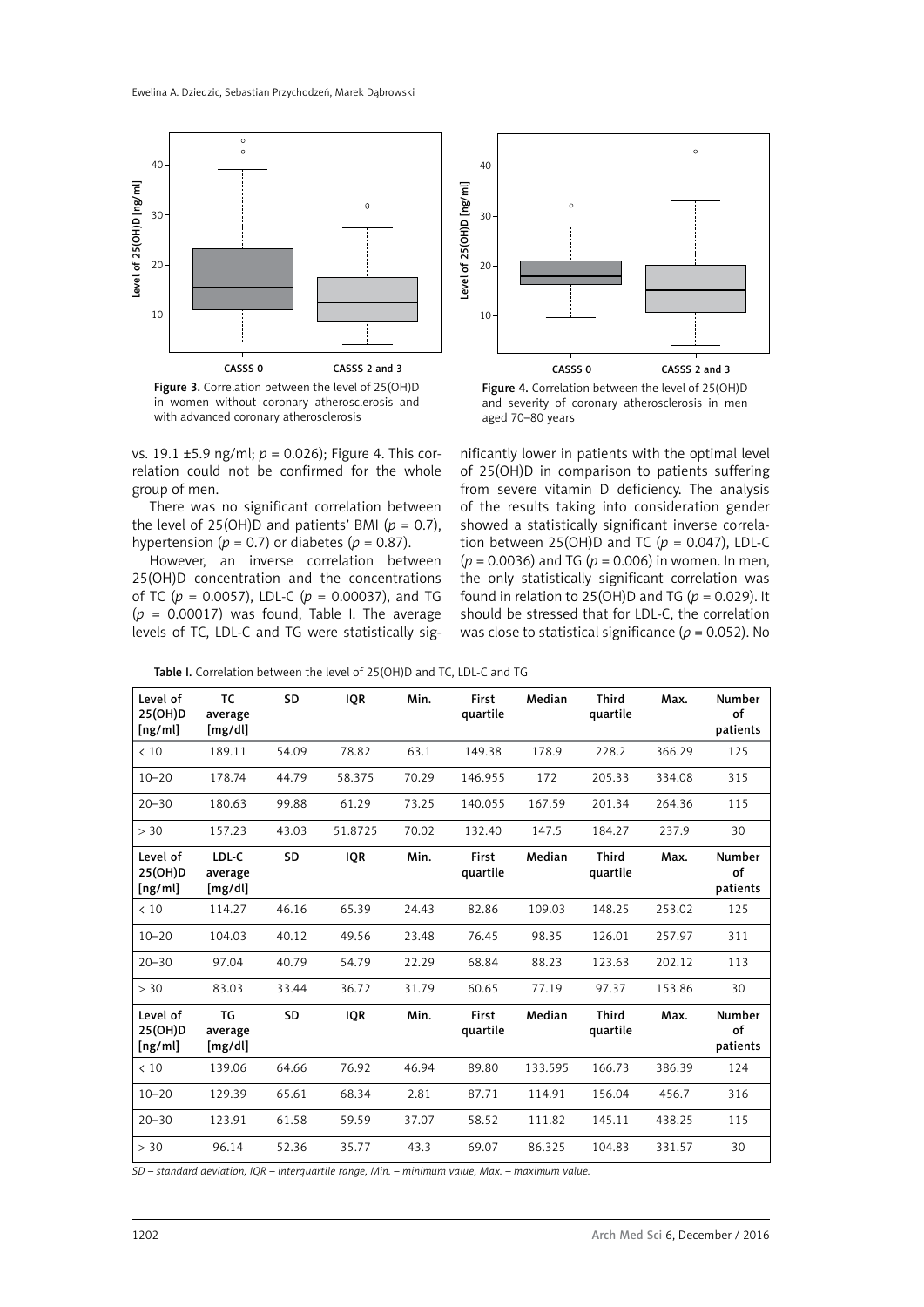| Laboratory variables                  | Avarge             | SD     | Min.           | Max.   |  |  |  |  |
|---------------------------------------|--------------------|--------|----------------|--------|--|--|--|--|
| 25(OH)D[ng/ml]                        | 15.85              | 7.34   | $\overline{4}$ | 48.4   |  |  |  |  |
| <b>BMI</b>                            | 28.49              | 5.06   | 16.14          | 54.06  |  |  |  |  |
| Age at the time of the study          | 66                 | 10.38  |                | 95     |  |  |  |  |
| PTH [pg/ml]                           | 50.88              | 27.33  |                | 219    |  |  |  |  |
| Calcium in serum [mmol/l]             | 2.35               | 0.14   |                | 3.04   |  |  |  |  |
| Phospathes in serum [mmol/l]          | 1.11               | 0.2    | 0.58           | 2.58   |  |  |  |  |
| TC [mg/dl]                            | 178.77             | 46.99  | 70.02          | 366.29 |  |  |  |  |
| HDL [mg/dl]                           | 48.68              | 14.78  | 8.85           | 113.24 |  |  |  |  |
| LDL [mg/dl]                           | 104.08             | 41.8   | 22.29          | 257.97 |  |  |  |  |
| TG [mg/dl]                            | 129.55             | 64.55  | 31.3           | 456.7  |  |  |  |  |
| Uric acid [mg/dl]                     | 6.2                | 1.76   | 2.58           | 14     |  |  |  |  |
| Data from the medical history         | Number of patients |        |                |        |  |  |  |  |
| Diagnosis of unstable angina          |                    | 209    |                |        |  |  |  |  |
| Diagnosis of stable angina            |                    | 428    |                |        |  |  |  |  |
| Interview myocardial infarction       | 169                |        |                |        |  |  |  |  |
| History of prior CABG                 | 24                 |        |                |        |  |  |  |  |
| Patients with diabetes/pre-diabetes   |                    | 185/38 |                |        |  |  |  |  |
| Active smokers or smokers in the past | 167/106            |        |                |        |  |  |  |  |

Table II. Characteristics of the examined group

*SD – standard deviation, Min. – minimum value, Max. – maximum value.*

correlation of 25(OH)D and HDL-C was found for the whole population. Characteristics of the study group of patients was presented in Table II.

## Discussion

There is more and more evidence that vitamin D deficiency significantly increases the risk of a cardiovascular event, and the optimal vitamin D concentration shows protective properties [29, 30]. To our knowledge this is the first study carried out on Polish patients to assess the influence of vitamin D on the severity of coronary atherosclerosis.

Vitamin D deficiency was found in 95.1% of the patients. This confirms a former analysis which found a high frequency of vitamin D deficiency in Poland [31].

In spite of the fact that there was no significant correlation between the level of 25(OH)D and the severity of coronary atherosclerosis, it should be stressed that 38.7% of the patients with the optimal level of 25(OH)D had no significant lesions in the coronary arteries, and 16.1% suffered from three-vessel coronary artery disease. The percentage of patients with no significant lesions in coronary arteries increases along with the level of vitamin D. The analysis of former studies provides various results for the effect of 25(OH)D deficiency on the condition of coronary arteries. Verdoia *et al.* carried out a study on 1484 patients subject to cardiac catheterization that showed a significant correlation between vitamin D deficiency and severity of coronary artery disease, especially in patients with  $25(OH)D < 10$  ng/ml [32]. The Multi-Ethnic Study of Atherosclerosis, which included 6436 patients with coronary artery disease, showed a higher risk of cardiovascular events in white people with a lower level of 25(OH)D [33]. However, Goleniewska *et al.* examined a group of 130 patients hospitalized for the first heart attack with ST-segment elevation and did not detect any correlation between the level of vitamin D and the severity of lesions in coronary arteries. However, the study showed a high percentage of vitamin D deficiency in this group of patients [34].

The analysis of our results carried out with division into genders showed a statistically significant inverse correlation between 25(OH)D and the severity of coronary atherosclerosis in women, who were found to have higher severity of coronary atherosclerosis at a lower level of 25(OH)D. Similarly, Verdoia *et al.* documented a more advanced stage of coronary atherosclerosis in female patients with a lower level of 25(OH)D [35].

Similar correlations between the level of 25(OH)D and the severity of coronary artery disease were found in men aged 70–80 years.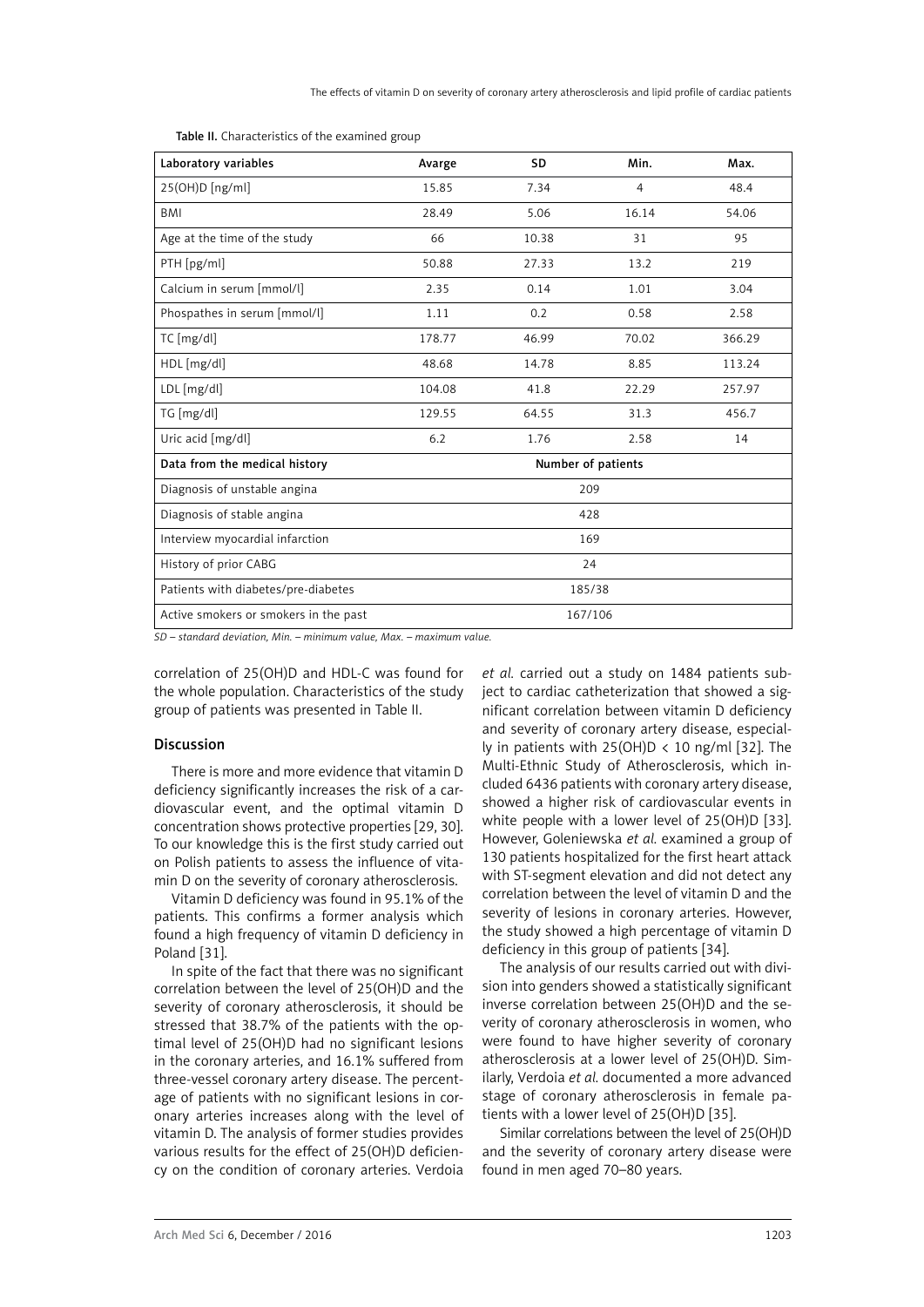The difference of vitamin D levels in women and men is interesting and important to highlight. The study revealed significantly lower levels of 25(OH)D in women, which confirms studies of other researchers [36]. Moreover, taking into consideration the correlation between the level of 25(OH)D and the severity of coronary atherosclerosis, found in the whole group of women, the special position of vitamin D is apparent, and we hold the view that further studies need to be carried out to make recommendations in the field of supplementation in this group of patients.

It is especially important to highlight the influence of vitamin D on the lipid profile, given the fact that the correlation between the high levels of total cholesterol and LDL-C and coronary atherosclerosis is explicitly documented. Moreover, it was shown that levels of TC and LDL-C below recommended levels significantly reduce the risk of cardiovascular events [37, 38].

Our study showed inverse correlations between the 25(OH)D concentration and the concentrations of TC, LDL-C and TG in the whole examined population. The result of analysis carried out according to gender showed statistically significant inverse correlations of the level of 25(OH)D with TC, LDL-C and TG in the group of examined women. In men, however, a statistically significant correlation of 25(OH)D was found only with TG, while the correlation with LDL-C was close to statistical significance. No association between 25(OH)D and HDL-C was found both for the whole group and separately for women and men. Similar results were obtained by Garcia-Bailo *et al*. in a Canadian population [39]. Other researchers also found an inverse correlation between 25(OH)D and various lipid fractions in the serum [40].

The results described above can be explained by analyzing the metabolic pathway, common for vitamin D and cholesterol. Both these substances are formed from the common precursor of 7*-*dehydrocholesterol. The key role in the synthesis is played by 3-hydroxy-3-methyl-glutaryl-CoA reductase (HMG-CoA). It was experimentally shown on various cell lines that hydroxylated derivatives of vitamin D are inhibitory to the activity of HMG-CoA reductase [41]. This effect is not observed for the active vitamin D metabolite 1,25 dihydroxycholecalciferol. Moreover, 25(OH)D can inhibit CYP51A1, which also participates in cholesterol synthesis. Deficiency of 25(OH)D increases the activity of the reductase and CYP51A1 by increasing the level of cholesterol. Blocking HMG-CoA reductase is the key function of statins. Studies of statins and increase of the 25(OH)D levels, observed during treatment with some statins, shed some light on the pleiotropic action of this medication [42–44]. It is thought that blocking HMG-CoA reductase, which prevents cholesterol synthesis, promotes the pathway of synthesis of cholecalciferol from 7*-*dehydrocholesterol. This reaction is responsible for some of the pleiotropic actions of statin, including bone metabolism. The influence of 25(OH)D on treatment with statins is a separate issue. It was observed that patients with the correct level of 25(OH)D as well as those with a slight deficiency showed significantly better reduction of the total cholesterol and triglyceride levels during treatment with atorvastatin in comparison to patients showing severe deficiency [45]. The mechanism behind this observation probably concerns the influence of CYP3A4 and requires further study.

Our findings were based on a single population center and would need to be verified in other, larger cohorts. In addition, although patients reported roughly comparable exposure to sunlight, we were not able to exactly determine intake of vitamin D and calcium in the diet. The study did not include the use of solar filters that significantly affect the cutaneous synthesis of vitamin D. In addition, we did not take into account the status of menopause or hormonal levels in women, and it is not possible to exclude the effect of hormones on the condition of the coronary arteries. No polymorphisms were tested for the vitamin D receptor or the level of vitamin D binding protein.

In conclusion, vitamin D deficiency was observed in 95.1% of the patients subject to cardiac catheterization. It was found that the level of 25(OH)D significantly depends on gender. An inverse correlation between the level of 25(OH)D and severity of coronary atherosclerosis was found in women and men over 70 years old. In the group of women, a statistically significant inverse correlation between 25(OH)D and TC, LDL-C and TG was found. Although the recommendations of scientific societies did not include vitamin D supplementation as a method of prevention of coronary atherosclerosis, we need additional studies to evaluate the potential benefits of vitamin D supplementation in the prevention and progression of coronary artery disease, especially considering the fact that vitamin D supplementation is an inexpensive treatment option compared with the costs of treating the effects of coronary artery disease (acute coronary events, heart failure, etc).

## Conflict of interest

The authors declare no conflict of interest.

#### References

- 1. Zittermann A, Schleithoff SS, Koerfer R. Putting cardiovascular disease and vitamin D insufficiency into perspective. Br J Nutr 2005; 94: 483-92.
- 2. Holick MF. Vitamin D deficiency. N Engl J Med 2007; 357: 266-81.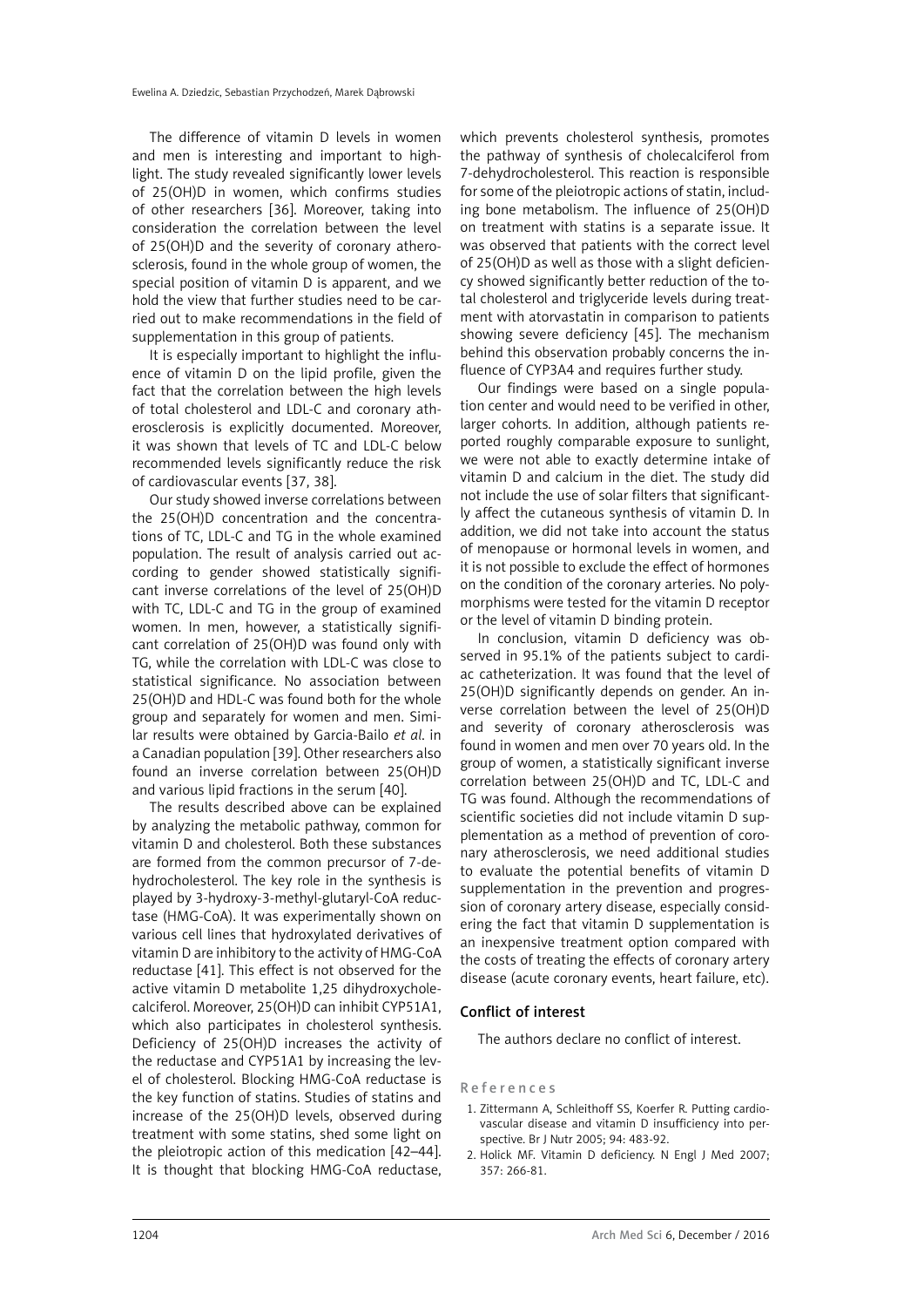- 3. Holick MF, Binkley NC, Bischoff-Ferrari HA, et al. Evaluation, treatment, and prevention of vitamin D deficiency: an Endocrine Society clinical practice guideline. J Clin Endocrinol Metab 2011; 96: 1911-30.
- 4. Ferrario CM, Strawn WB. Role of the renin-angiotensin-aldosterone system and proinflammatory mediators in cardiovascular disease. Am J Cardiol 2006; 98: 121-8.
- 5. Gagnon C, Lu ZX, Magliano DJ, et al. Low serum 25-hydroxyvitamin D is associated with increased risk of the development of the metabolic syndrome at five years: results from a national, population-based prospective study. J Clin Endocrinol Metab 2012; 97: 1953-61.
- 6. Pittas AG, Lau J, Hu FB, Dawson-Hughes B. The role of vitamin D and calcium in type 2 diabetes. A systematic review and metaanalysis. J Clin Endocrinol Metab 2007; 92: 2017-29.
- 7. Lamendola CA, Ariel D, Feldman D, Reaven GM. Relations between obesity, insulin resistance, and 25-hydroxyvitamin D. Am J Clin Nutr 2012; 95: 1055-105.
- 8. Cannon CP, Braunwald E, McCabe CH, et al. Intensive versus moderate lipid lowering with statins after acute coronary syndromes. N Engl J Med 2004; 15: 1495-504.
- 9. Gupta AK, Sexton RC, Rudney H. Effect of vitamin D3 derivatives on cholesterol synthesis and HMG-CoA reductase activity in cultured cells. J Lipid Res 1989; 30: 379-86.
- 10. Pittas AG, Lau J, Hu FB, Dawson-Hughes B. The role of vitamin D and calcium in type 2 diabetes. A systematic review and metaanalysis. J Clin Endocrinol Metab 2007; 92: 2017-29.
- 11. Beręsewicz A. Pathophysiology of atherosclerosis and cardiovascular disease. Poland 2011; 25-30.
- 12. Dong J, Wong SL, Lau CW, et al. Calcitriol protects renovascular function in hypertension by down-regulating angiotensin II type 1 receptors and reducing oxidative stress. Eur Heart J 2012; 33: 2980-90.
- 13. Jablonski KL, Chonchol M, Pierce Gl, Walker AE, Seals DR. 25-hydroxyvitamin D deficiency is associated with inflammation-linked vascular endothelial dysfunction in middle-aged and older adults. Hypertension 2011; 57: 63-9.
- 14. Talmor Y, Golan E, Benchetrit S, et al. Calcitriol blunts the deleterious impact of advanced glycation end products on endothelial cells. Am J Physiol Renal Physiol 2008; 294: 1059-64.
- 15. Bobryshev YV. Vitamin D3 suppresses immune reactions in atherosclerosis, affecting regulatory T cells and dendritic cell function. Arterioscler Thromb Vasc Biol 2010; 30: 2317-9.
- 16. Prietl B, Pilz S, Wolf M, et al. Vitamin D supplementation and regulatory T cells in apparently healthy subjects: vitamin D treatment for autoimmune diseases? Israel Med Assoc J 2010; 12: 136-9.
- 17. Schwalfenberg GK. A review of the critical role of vitamin D in the functioning of the immune system and the clinical implications of vitamin D deficiency. Mol Nutrition Food Res 2011; 55: 96-108.
- 18. Schleithoff SS, Zittermann A, Tenderich G, Berthold HK, Stehle P, Koerfer R. Vitamin D supplementation improves cytokine profiles in patients with congestive heart failure: a double-blind, randomized, placebo controlled trial. Am J Clin Nutr 2006; 83: 754-9.
- 19. Watson KE, Abrolat ML, Malone LL, et al. Active serum vitamin D levels are inversely correlated with coronary calcification. Circulation 1997; 96: 1755-60.
- 20. Verhave G, Siegert CE. Role of vitamin D in cardiovascular disease. Neth J Med 2010; 68: 113-8.
- 21. Li X, Speer MY, Yang H, Bergen J, Giachelli CM. Vitamin D receptor activators induce an anticalcific paracrine program in macrophages: requirement of osteopontin. Arterioscler Thromb Vasc Biol 2010; 30: 321-6.
- 22. Oh J, Weng S, Felton SK, et al. 1,25(OH)2 vitamin D inhibits foam cell formation and suppresses macrophage cholesterol uptake in patients with type 2 diabetes mellitus. Circulation 2009; 120: 687-98.
- 23. Timms PM, Mannan N, Hitman GA, et al. Circulating MMP9, vitamin D and variation in the TIMP-1 response with VDR genotype: mechanisms for inflammatory damage in chronic disorders. QJM 2002; 95: 787-96.
- 24. Fic P, Zakrocka I, Kurzepa J, Stepulak A. [Matrix metalloproteinases and atherosclerosis]. Postepy Hig Med Dosw 2011; 65: 16-27.
- 25. Osborne JE, Hutchinson PE. Vitamin D and systemic cancer: is this relevant to malignant melanoma? Br J Dermatol 2002; 147: 197-213.
- 26. Ohsawa M, Koyama T, Yamamoto K, Hirosawa S, Kamei S, Kamiyama R. 1alpha, 25-dihydroxyvitamin D(3) and its potent synthetic analogs downregulate tissue factor and upregulate thrombomodulin expression in monocytic cells, counteracting the effects of tumor necrosis factor and oxidized LDL. Circulation 2000; 102: 2867-72.
- 27. Stach K, Kalsch AI, Nguyen XD, et al. 1alpha, 25-dihydroxyvitamin d3 attenuates platelet activation and the expression of vcam-1 and mt1-mmp in human endothelial cells. Cardiology 2011; 118: 107-15.
- 28. Al-Badr W, Martin KJ. Vitamin D and kidney disease. CJASN 2008; 3: 1555-60.
- 29. Vacek JL, Vanga SR, Good M, et al. Vitamin D deficiency and supplementation and relation to cardiovascular health. Am J Cardiol 2012; 109: 359-63.
- 30. Lee JH, Gadi R, Spertus JA, et al. Prevalence of vitamin D deficiency in patients with acute myocardial infarction. Am J Cardiol 2011; 107: 1636-8.
- 31. Kmieć P, Żmijewski M, Waszak P, Sworczak K, Lizakowska-Kmieć M. Vitamin D deficiency during winter months among an adult, predominantly urban, population in Northern Poland. Endokrynol Pol 2014; 65: 105-13.
- 32. Verdoia M, Schaffer A, Sartori C, et al. Vitamin D deficiency is independently associated with the extent of coronary artery disease. Eur J Clin Invest 2014; 44: 634-42.
- 33. Robinson-Cohen C, Hoofnagle AN, Ix JH, et al. Racial differences in the association of serum 25-hydroxyvitamin D concentration with coronary heart disease events. JAMA 2013; 310: 179-88.
- 34. Goleniewska BM, Kacprzak M, Zielinska M. Vitamin D level and extent of coronary stenotic lesions in patients with first acute myocardial infarction. Cardiol J 2014; 21: 18-23.
- 35. Verdoia M, Schaffer A, Barbieri L, et al. Impact of gender difference on vitamin D status and its relationship with the extent of coronary artery disease. Nutr Metab Cardiovasc Dis 2015; 5: 464-70.
- 36. Jungert A, Neuhäuser-Berthold M. Sex-specific determinants of serum 25-hydroxyvitamin D concentrations in an elderly German cohort: a cross-sectional. Nutr Metab (Lond) 2015; 12: 2.
- 37. Baigent C, Keech A, Kearney PM, et al. Cholesterol Treatment Trialists' (CTT) collaborators: efficacy and safety of cholesterol-lowering treatment: prospective meta-analysis of data from 900056 participants in 14 randomised trials of statins. Lancet 2005; 366: 1267-78.
- 38. Cannon CP, Braunwald E, McCabe CH, et al. Intensive versus moderate lipid lowering with statins after acute